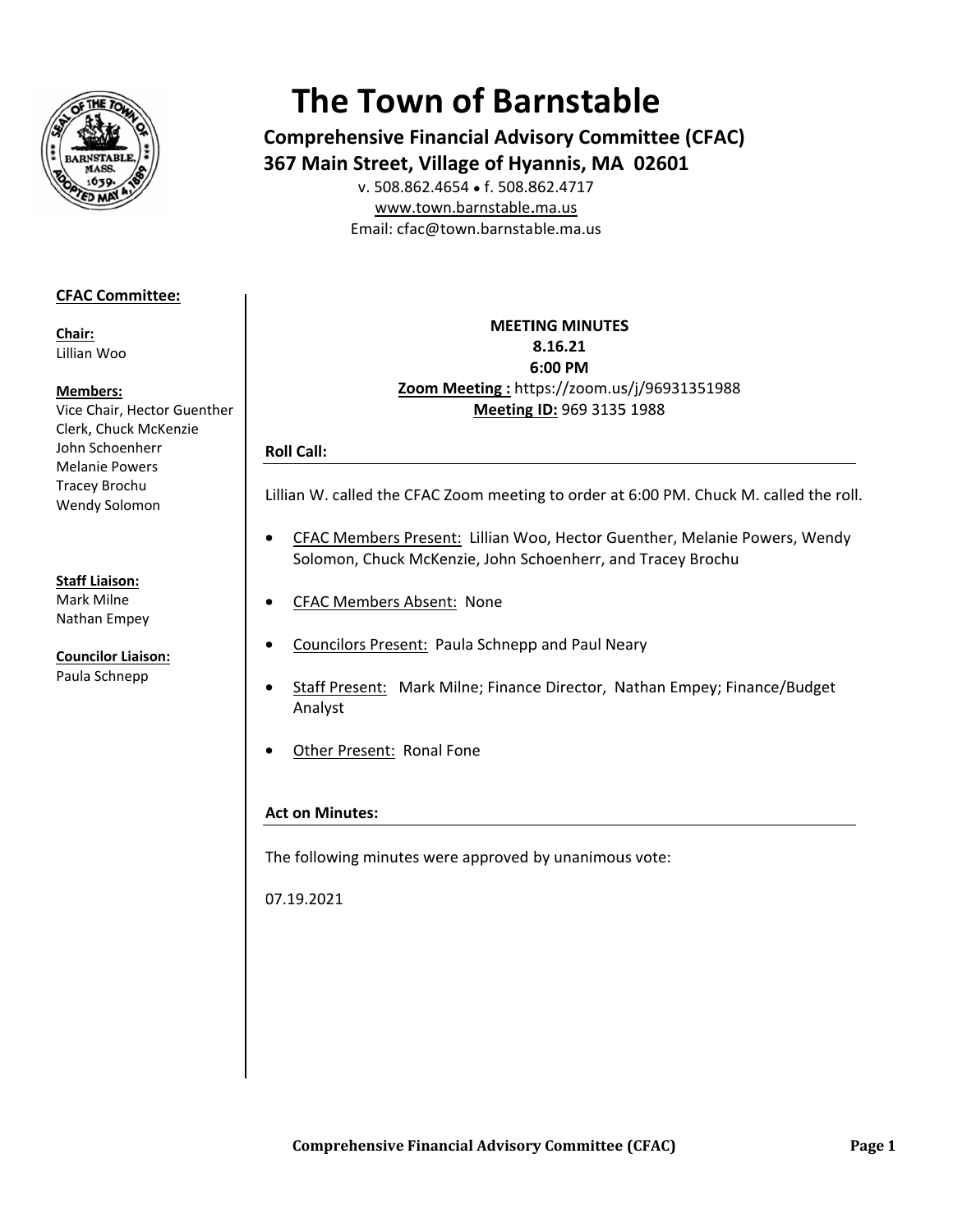#### **Public Comments:**

None

## **Correspondence:**

Councilor Paul N. noted we're inching our way closer to establishing a payment method for the CWMP. Councilor Paul N. noted he was happy to see a CFAC suggestion for a source of funding by establishing a fund from real-estate transactions. Councilor Paul N. noted anything we can do to broaden our funding capabilities; we really need to look at all options available. Councilor Paula S. echoed these comments and that it is so vital the analysis CFAC brings, and that the more CFAC continues to contribute, the more we will benefit from it.

Chair Lillian W. noted Ronald Fone has applied to become a member of CFAC and will officially join us in September.

Chair Lillian W. noted that Town Council Administrator has asked for all of our conflict of interest certificates to be sent to her.

Chair Lillian W. noted she has been asked by the West Hyannis Beach Association to provide an overview on the CWMP. Chair Lillian W. noted this association is along the Craigville Beach Road and that they are very supportive of the CWMP.

## **Old Business:**

None

## **New Business:**

Finance Director Mark M. provided an overview of the fiscal policy presentation that was given to Town Council at their last meeting. Director Mark M. noted we have settled on a sewer assessment ordinance, which has been approved by Town Council. Director Mark M. noted the remaining piece is what form the General Fund contribution will be for the remaining funding gap. Director Mark M. noted the town has established some revenue sources over the last decade by dedicating one-hundred percent of our meals tax as well as increased the local rooms tax to this program. We have also created the Cape Cod & Islands Water Protection Fund that applies a new tax on traditional and short-term rental properties. Director Mark M. noted one-hundred percent of the new short-term rental tax in Barnstable has been dedicated to this program. Director Mark M. noted we've been trying to accumulate resources over the last decade for the largest Public Works project the town will ever see.

Director Mark M. noted we're trying to ensure that we have an adaptive plan in place from a regulatory, technical, and financial perspective and incorporating it into our planning. Director Mark M. noted there are a lot of assumptions in the 30 year financial plan that can change. This really will be an adoptive plan by having financial decisions broken down into five year increments. Clerk Chuck M. asked every year you look five years out or you'll look out every five years, because year two you have a big change in the model? Clerk Chuck M. noted he couldn't imagine you'd wait three more years because technology changes. Director Mark M. noted we're going to be looking at the financial plan on an annual basis, but project out over five years. Director Mark M. noted one of the biggest components will be what we reasonably expect from a project cost standpoint. What can Public Works get done within the next five years on a reasonable basis and how will that impact the financials.

Director Mark M. noted looking at resources that currently exist and resources that have been created through a ten year projection. Director Mark M. noted he wanted to provide a ten year projection because there is not a lot of new sewer assessments revenue coming in over the next five years. Director Mark M. noted we can't issue the sewer assessment until the project is completed and they go live, and then depending on the time of year that takes place, it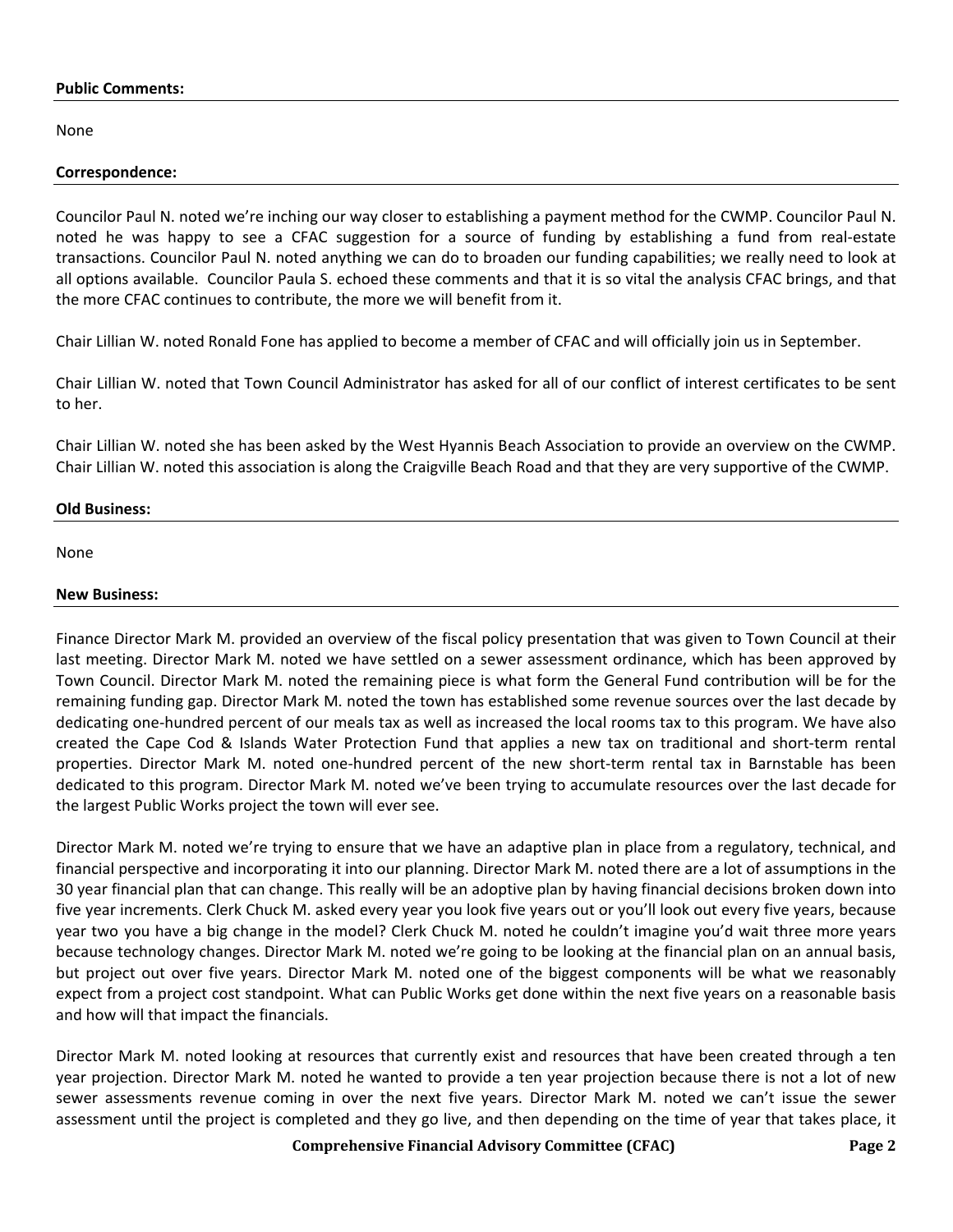could be another year before the assessments are actually added to a property owners tax bills. Director Mark M. noted we're looking at \$5-\$6 million in projected resources over the next five years until FY 2027, which we will have a number of projects completed and be able to add assessments. Director Mark M. noted we have been award Cape Cod & Island Protection Fund (CCPF) subsidies over the next four years on several existing projects in the amount of \$2.5 million a year. The CCPF subsidies will all depend on what other Cape Cod communities are doing. Director Mark M. noted if Barnstable is the only community doing anything, we may see much larger subsidies than this. Director Mark M. noted we project our meals tax revenue to come back to pre-pandemic levels and same thing with rooms tax. Chair Lillian W. asked what are the projected dollar amounts for the meals and rooms tax? Director Mark M. noted about \$1.3 million meals tax and \$1.2 million rooms tax, and short-term rental \$1 million. Director Mark M. noted by the tenth year we really start seeing some assessment revenue because at the point in time we have a few thousand sewer connections.

Director Mark M. noted the five year projected commitments includes the project management costs, which FY 2022 was the first year Town Council approved an operating budget for Public Works. Director Mark M. noted that Public Works is eventually looking at over twenty positions to manage the design and implementation of the various projects. We also have existing and projected authorized & unissued debt, which the unissued debt is mostly the two new projects for Strawberry Hill Road and Route 28 East Road sewer expansion. These two projects collectively exceed \$30 million. The projected new debts as new projects come forward starts to ramp up in FY 2026-31. Tracey B. noted the existing debt service payments are the same amount, but wouldn't they get bigger as your new debt service gets bigger? Director Mark M. responded the existing debt service are loans currently outstanding and fixed, the new debt service represents new projects that are authorized, which every year a new loan is issued, so the projection on new debt grows every single year. Vice Chair Hector G. asked what is the interest rate projection? Director Mark M. using 2.5%, but it is one of many factors that can impact the finances. Melanie P. asked did you do any scenarios? Director Mark M. noted we have a tool that can adjust for changes, but we have to pick assumptions for planning purposes. Melanie P. noted it might be interesting to pick key eliminates for real variability to give people a sense of why we have to stay on top of it. Director Mark M. noted that could be a topic for our next meeting. Councilor Paula S. noted we have to be clear that when we talk about the debt service that it is about the payments and not the principal. Vice Chair Hector G. noted the new debt service title should be changed to new debt service payments. John S. noted it should be noted that the debt service payments are a cumulative amount. Chair Lillian W. noted every year there are additional payments. Vice Chair Hector G. noted it is the payment based on the previous fiscal year debt outstanding. Tracey B. asked is there a cumulative for all of the cost of the CWMP? Councilor Paula S. noted it is the billion dollar number. Director Mark M. noted we really don't know what it is; we put that number out there for planning purpose because we had to file a report with regulators. Director Mark M. noted we really need to focus on what are we going to do for the next five years, we're not trying to come up with a funding gap for the next sixty years, and we can't reasonably do that. Wendy S. noted she liked the chart and the way it is labeled. Melanie P. noted this is why she was suggesting the scenarios, because people will default to what they read, and we need to get people used to the notion that the financial plan does change. Melanie P. noted that by adding the various scenarios indicate that we except that it will change. Melanie P. noted just by picking a few variables will help people understand that it is a moving target. Director Mark M. noted we presented early on to Town Council a sensitivity analysis, we showed them five different contribution requirements that would be needed based on a change in assumptions. We can do that again, but my only worry is will that help us get to a decision to provide funding for the funding gap over the next five years? Wendy S. responded she thinks the scenario analysis will make people aware of what the issues will be going forward and to make future decisions, maybe consider more factors for the Town Council. Wendy S. noted she thinks it would be good for Town Council to understand if interest rates go up, we're going to have to pay more. Vice Chair Hector G. asked who the main audience is for this presentation, and what is the best information needed to get an approval based on a group of certain measures? Vice Chair Hector G. noted if he was a counselor, he would just want a hard number that he can vote on. Melanie P. noted she thinks it strengthens the financial plan by guiding the decision makers and constantly inspiring their confidence with finances understanding of the scenarios that are behind these numbers. Melanie P. thinks it strengthens it by managing it closely, and that the five year plan is not an arbitrary thing. Chair Lillian W. noted Town Council is very aware of the scenario they have to present to the public, and if we go through this, it might be helpful to close this gap very shortly. Councilor Paula S. responded that ultimately council needs to feel comfortable with a political decision, but we're going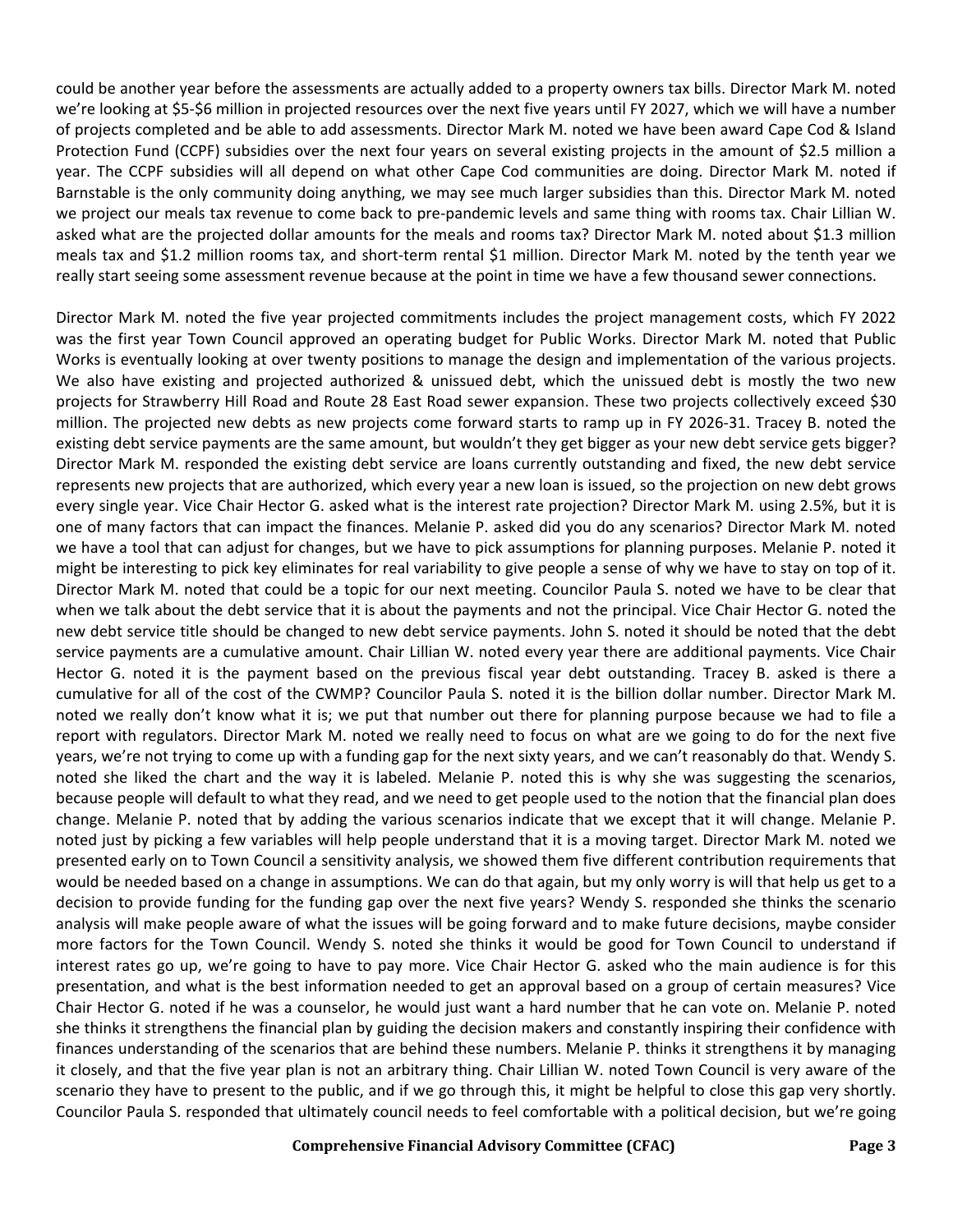to have to get a commitment of General Fund sooner than later. Councilor Paula S. noted the one concern is if we go out for a debt exclusion, we have to be able to communicate that this is not a onetime deal. Councilor Paula S. noted that when asking for debt exclusion for a school project, it is a one and done. Councilor Paula S. noted this General Fund contribution is different, and we're going to have to communicate to the voters that this debt exclusion isn't the end of it. Tracey B. responded that is where I was trying to go with arming Town Council with as much information needed as you'll be asking for an override through the plan. Councilor Paul N. noted there are conversations about total cost, but from a payment perspective would be curious what the committee thinks. Councilor Paul N. noted is there merit in indicating to the public what that debt service represents in terms of total dollars of the total program for the first ten years as well as annual asks for additional funding? Councilor Paul N. it may shine some light on how we're working our way down this program, it may provide some clarity on where we are in the process and that we are not really done. Chair Lillian W. noted that is an excellent point, and that a debt payment that represents x number of dollars of the total projects makes more sense to town property owners, because the debt exclusion that they have to vote for will be for a length of time. John S. noted that connecting all of these numbers to the benefit helps reason why we are going with this project, and that there is some level of clean water we are being held accountable for. John S. noted that with each of these phases we expect to meet overarching goals, what is the benefit to our waterways? John S. noted it seems we need to connect this to why are we doing this. John S. noted it would we helpful to celebrate as we meet some of those milestones. Melanie P. agreed with that two tier approach and reminding the public constantly. Director Mark M. responded that the goal of this program is to reduce the nitrogen, which DPW has identified we need to sewer approximately 12,000 parcels to get to that level. Director Mark M. noted throughout the first phase it is anticipated we'll sewer approximately 4,500 parcels. John S. responded it is really tied to the amount of nitrogen that has been removed and not the number of parcels as the goal is to get the nitrogen to whatever that level is. Chair Lillian W. noted the regulatory standard called Total Daily Maximum Load (TDML), which is the maximum load you can have in a water system. Chair Lillian W. noted what is really interesting is that the Town Manager announced there is an initiation on ponds and lakes management plan in the second phase of the CWMP. Chair Lillian W. noted this would add to the cost of the CWMP, so it gets more complicated as we move down the road.

Director Mark M. noted in the phase one implementation we currently have two major projects approved. The two major projects is the Strawberry Hill Road through Phinney's Lane and Route 28 East sewer expansions. These projects have been funded by over \$30 million in appropriations. Within the ten year phase we're looking at sewer expansion collection construction costs of \$244 million, but these numbers are stated in 2018 numbers, so we have to build in an inflation factor that could significantly impact the results. Director Mark M. noted we used a 4.5% inflationary factor, however, with the environment out there and the stimulus packages; there is no lack of work for contractors. Director Mark M. noted with the 4.5% inflationary cost the total exceeds \$300 million. Director Mark M. noted with the sewer expansion related upgrades for Water Pollution Control when you factor in inflationary cost totals is closer to \$100 million.

Director Mark M. noted based on the projected funding gap between fiscal years 2022 to 2024 we're ok. However, in fiscal year 2025 we start seeing our commitments exceed our resources resulting in about a \$2.5 million funding gap, \$5 million in FY 2026, \$7 to \$8 million in FY 2027, and so forth. Director Mark M. noted we can approach this in one or two ways, we can wait until FY 2025 to begin providing support, but we could be facing a \$5 million deficit in FY 2026 and requiring significant budget cuts. Director Mark M. noted by waiting we could preserve our current services levels and see what happens, interest rates, meals and rooms tax trend, and CCPF trends. Director Mark M. noted the other option would be begin General Fund support sooner to smooth that investment need and impact service levels to a lesser degree. Director Mark M. noted the longer we delay, the more significant the impact could be. Tracey B. asked based on the funding gap chart are we estimating a cumulative funding gap of \$56 million? Director Mark M. yes, cumulative. Tracey B. asked so we would be trying to smooth out this estimated funding gap over ten years. Director Mark M. yes.

Director Mark M. noted the options to close the gap could be redirecting existing property tax levy from other areas of the budget to the CWMP. Director Mark M. noted we could seek a debt exclusion override, however, this would require multiple requests over the 30 year plan. Director Mark M. noted we could create what the committee suggested and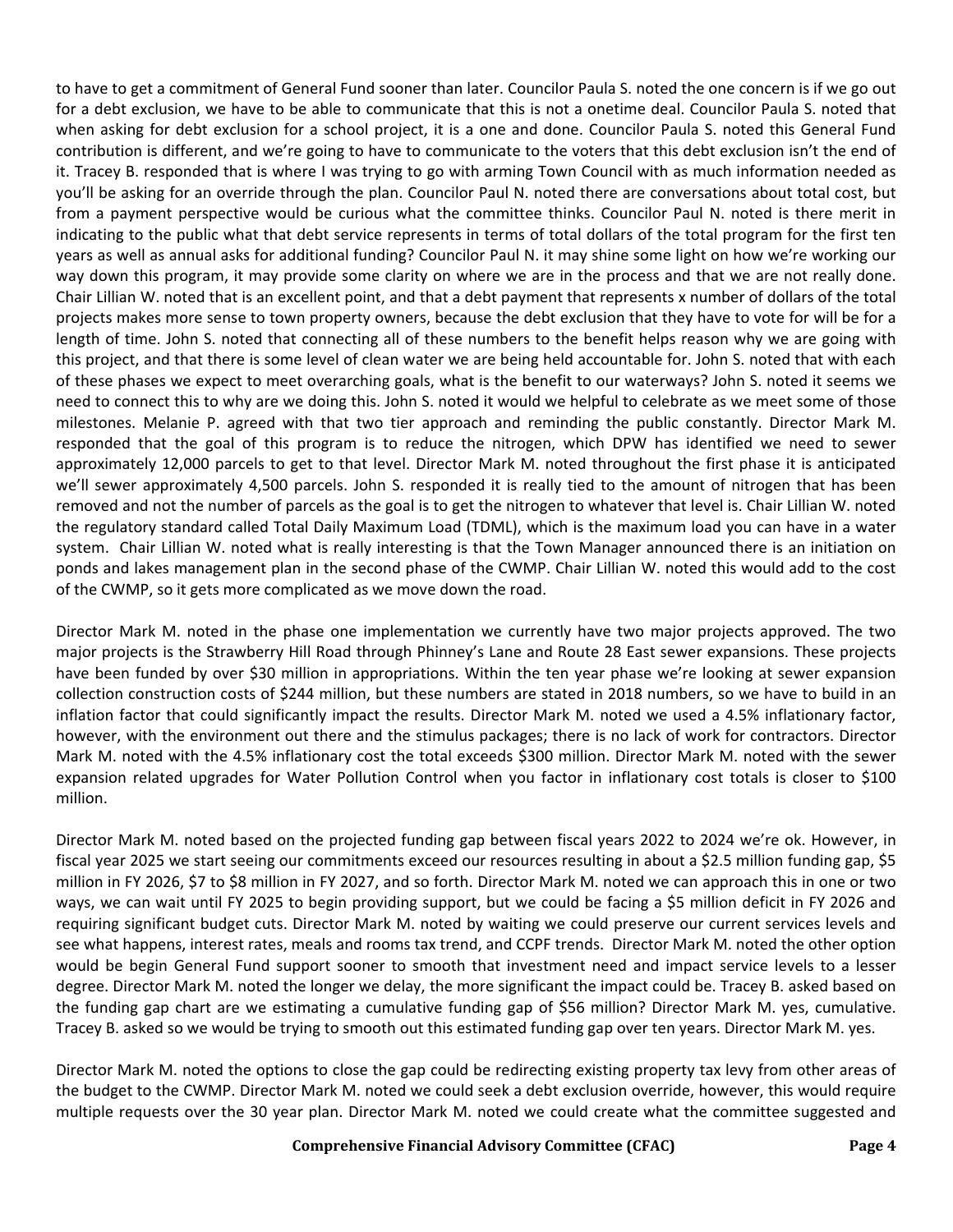create a Water Infrastructure Investment Fund (WIIF), which also requires voter approval. A WIIF is very similar to the Community Preservation program by authorizing up to 3% surtax on real-estate tax bills, and once it is maintained, it has to remain in place for at least 3 years. You would have to go back to the voters to eliminate the WIIF. Director Mark M. noted another option recommended by the committee is to seek special legislation by authorizing a real-estate transfer tax; however, that revenue source would only be provided by the seller or buyer, and not spreading the cost out amongst all property owners in town.

Vice Chair Hector G. asked when listing specific projects for the debt exclusion, would those drawn from the list? Director Mark M. responded Town Council will have to vote on the exact language that is going on the ballot. Director Mark M. noted the debt exclusion language has to describe the particular project being funded. Director Mark M. noted it would just have to say projects associated with the CWMP, and not specific, such as Strawberry Hill Road. Director Mark M. noted you are seeking the amount of the borrowing authorized and not the amount of debt service. Director Mark M. noted you are seeking the community's authorization to exclude the amount of borrowing only because we don't know what the debt service will be until we issue the bond. Melanie P. asked are you aware of any data about how these types of votes are received by special elections or side by side elections. Director Mark M. noted you can't put something like this on a presidential election ballot. Director Mark M. noted a lot of our snow birds may be gone in November, so if you want to target all our eligible votes in town you may want to target a vote in September. Vice Chair Hector G. noted there is no minimum voter turnout required? Director Mark M. no, you just need a majority rule. Director Mark M. noted by FY 2026, we're looking at adding \$5 million in a debt exclusion override to the tax levy in order to fund the projects annual payments we're anticipating over the next five years. Director Mark M. noted we wouldn't issue it all at once; we would only issue it as projects come forward. Director Mark M. noted keeping the debt exclusion to five year increments is consistent with the projection. Clerk Chuck M. asked is there a chance that the 12,000 parcels anticipated to be sewer change? Director Mark M. noted it is possible, what if regulations change or technology improves over the next five years to remove nitrogen onsite? Vice Chair Hector G. asked if the voters approved \$110 million debt exclusion, what is the impact on the funding gap? Director Mark M. responded that eliminates the funding gap up to FY 2026, but then we are back again to the community in FY 2027 -2031, how much, we don't know yet because of the changing factors.

Director Mark M. noted by FY 2026 for a median homeowner, the annual tax bill impact with a residential exemption would be \$87. Vice Chair Hector G. noted these increases are not a lot, and what do other people think? Clerk Chuck M. noted we need to communicate in marketing terms the value proposition. Clerk Chuck M. noted what are the benefits to hitting the nitrogen level? Clerk Chuck M. noted a property owner needs to be part of the dialogue and not just what the dollars are? Melanie P. responded the downside is so enormous and it is important for us to convey to others through this process. Melanie P. noted it would be nice to have scenarios that look at interest rates, inflation, climate change, and technology and what the impacts would be, and then a barometer that looks at individuals' values. Wendy S. responded we get all different types of people, and this committee isn't really reflective of the taxpayers. Wendy S. noted there is a huge cross section on the different perspectives on how much they have to pay and benefit from it. John S. noted there are going to be two different perspectives between those who are going to be sewered and those who are not, but those not being sewered are looking at the general increase in their tax bills. Melanie P. noted it is a broad economic swath that is being affected. Councilor Paul N. noted some people may be in a position to financially handle this, but we have to keep in mind that homeowners who have to hook up will have a bill. Councilor Paul N. noted this is a reoccurring charge that goes into perpetuity, and this is a topic being discussed in the communities. Councilor Paul N. noted the things that make this place enjoyable to live is our access to water. Councilor Paul N. noted if we can prove from a town standpoint that we have done everything that we can do to squeeze every nickel out of our operating budget, then we can go to the public and say this is the remaining balance that we have to pay. Councilor Paul N. noted this is really going to be a sales value. Chair Lillian W. responded it is not a one plan that fits everybody, we have the voting data, we can begin what percentage of people who vote, and tailor our explanation based on demographic. Chair Lillian W. noted that we need to go into the data by targeting. Director Mark M. noted we're not at that point yet.